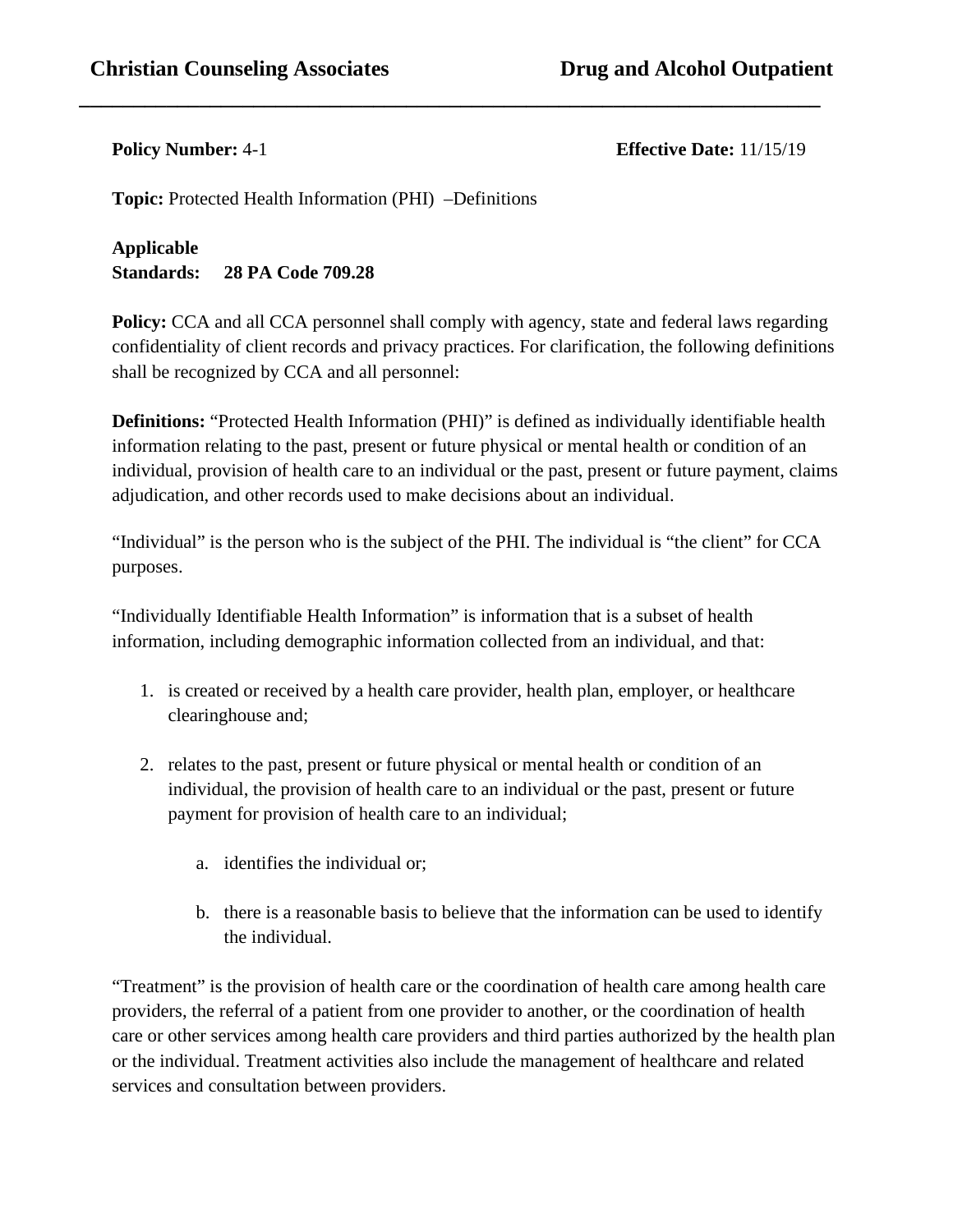"Health care operations" include conducting quality assessment and improvement activities, reviewing the competence or qualifications and accreditation/licensing of healthcare professionals, engaging in insurance activities related to the renewal of a contract for insurance, evaluating health care professionals, conducting or arranging for medical review and auditing services, and compiling and analyzing information in anticipation of or for use in a civil or criminal legal proceeding.

 **\_\_\_\_\_\_\_\_\_\_\_\_\_\_\_\_\_\_\_\_\_\_\_\_\_\_\_\_\_\_\_\_\_\_\_\_\_\_\_\_\_\_\_\_\_\_\_\_\_\_\_\_\_\_\_\_\_\_\_\_\_\_\_\_\_\_\_\_**

"Payment" activities include determination of coverage of health care benefits, billing, claims management and medical data processing, review of health care services with respect to medical necessity, coverage under a health plan, appropriateness of care or justification of charges and utilization activities including precertification and preauthorization of services.

"Consent" is given by the client at the time of intake and allows CCA to use or disclose PHI for purposes of treatment, payment and health care operations.

"Authorization" is required to release information for any other purpose beyond treatment, payment and health care operations. An authorization is also needed when psychotherapy notes are to be used or disclosed for any purpose, including payment, treatment and health care operations. The authorization and consent do not overlap.

"Disclosure" is the release, transfer or provision of access to, or divulging in any other manner of information outside the entity holding the information.

"Use" is the employment, application, utilization, examination, or analysis of information within an entity that maintains the information.

"Designated Record Set" is a group of records maintained by or for CCA that includes medical, billing, payment, claims adjudication or other records used to make decisions about an individual.

"Progress Notes" are defined as notes recorded in any medium by a health care provider who is a mental health professional documenting or analyzing the contents of conversation during a private counseling session or a group, joint, or family counseling session and that are separated from the rest of the individual's record.

"Direct Treatment Relationship" means a relationship between a health care provider and an individual.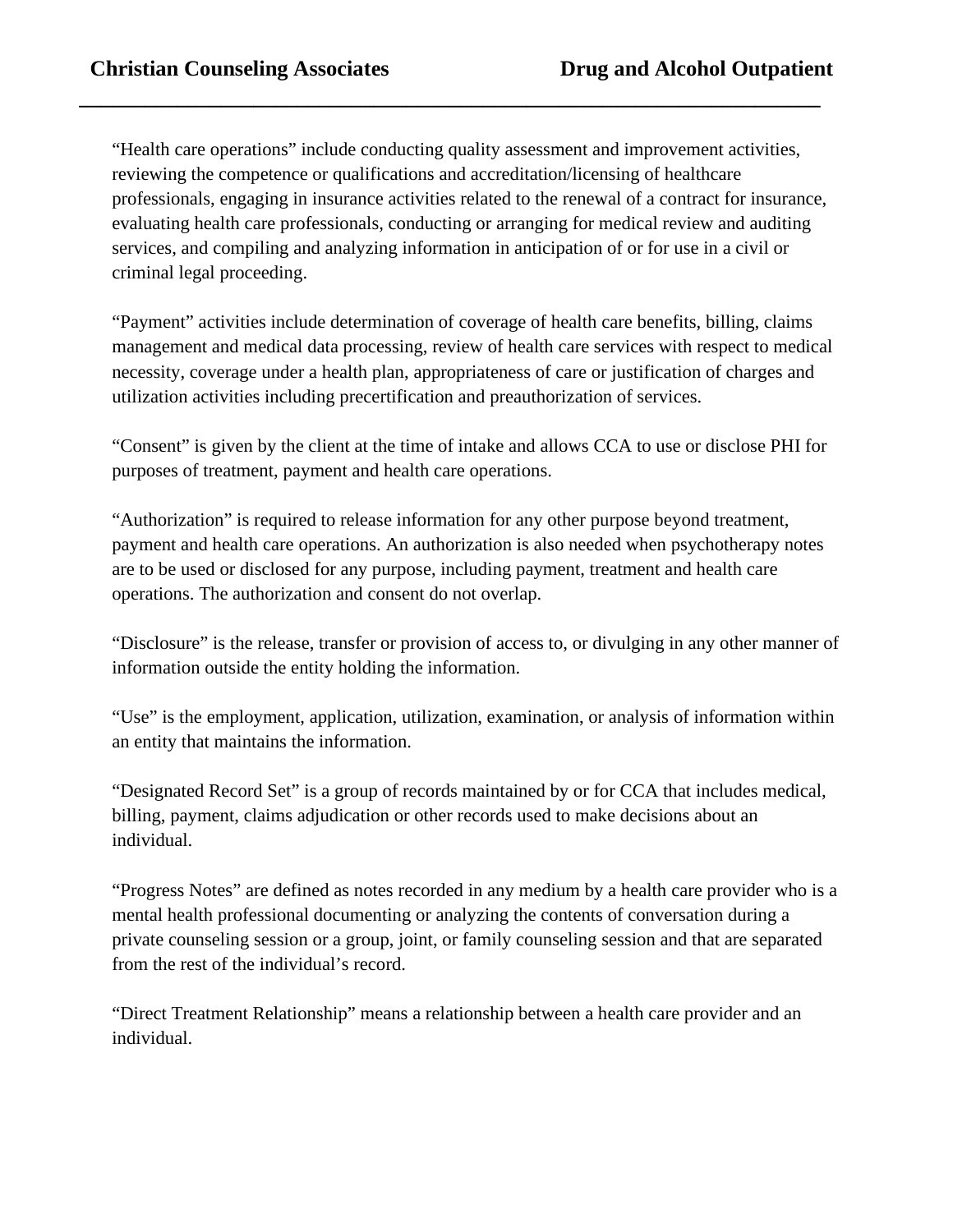"Indirect Treatment Relationship" is a relationship between a health care provider and an individual in which the provider delivers health care to the individual based on the orders of another health care provider and the health care services, products, diagnoses or results are typically furnished to the patient through another provider, rather than directly.

 **\_\_\_\_\_\_\_\_\_\_\_\_\_\_\_\_\_\_\_\_\_\_\_\_\_\_\_\_\_\_\_\_\_\_\_\_\_\_\_\_\_\_\_\_\_\_\_\_\_\_\_\_\_\_\_\_\_\_\_\_\_\_\_\_\_\_\_\_**

"Business Associate" is a person or entity who, on behalf of CCA, performs or assists in the performance of a function or activity involving the use or disclosure of PHI, or provides legal, actuarial, accounting, consulting, data aggregation, management, administration, accreditation or financial services involving disclosure of PHI.

"Law Enforcement Official" is an official of an agency or authority of the United States, a state or territory, a political subdivision of a state or territory or an Indian tribe, who is empowered by law to conduct:

- A. an investigation or official proceeding inquiring into a potential violation of or failure to comply with any law or,
- B. a criminal, civil or administrative proceeding arising from an alleged violation of, or failure to comply with any law.

"Required by Law" means a mandate contained in law that compels a covered entity to make or use a disclosure of PHI and this is enforceable in a court of law.

"Formal Complaint" is a real or imagined wrong or other cause for complaint or protest, especially unfair treatment, expressed by a client in a written format. People receiving public mental health services have the right to have their concerns and complaints heard formally through the written grievance process. In addition, they have the right to oral and written instructions for filing a grievance. A grievance can be filed by the individual receiving the services, by an agency on behalf of the individual or by any other person involved.

**Applicable Forms:** NA **Reviewed:** 11/15/19 **Revised:** NA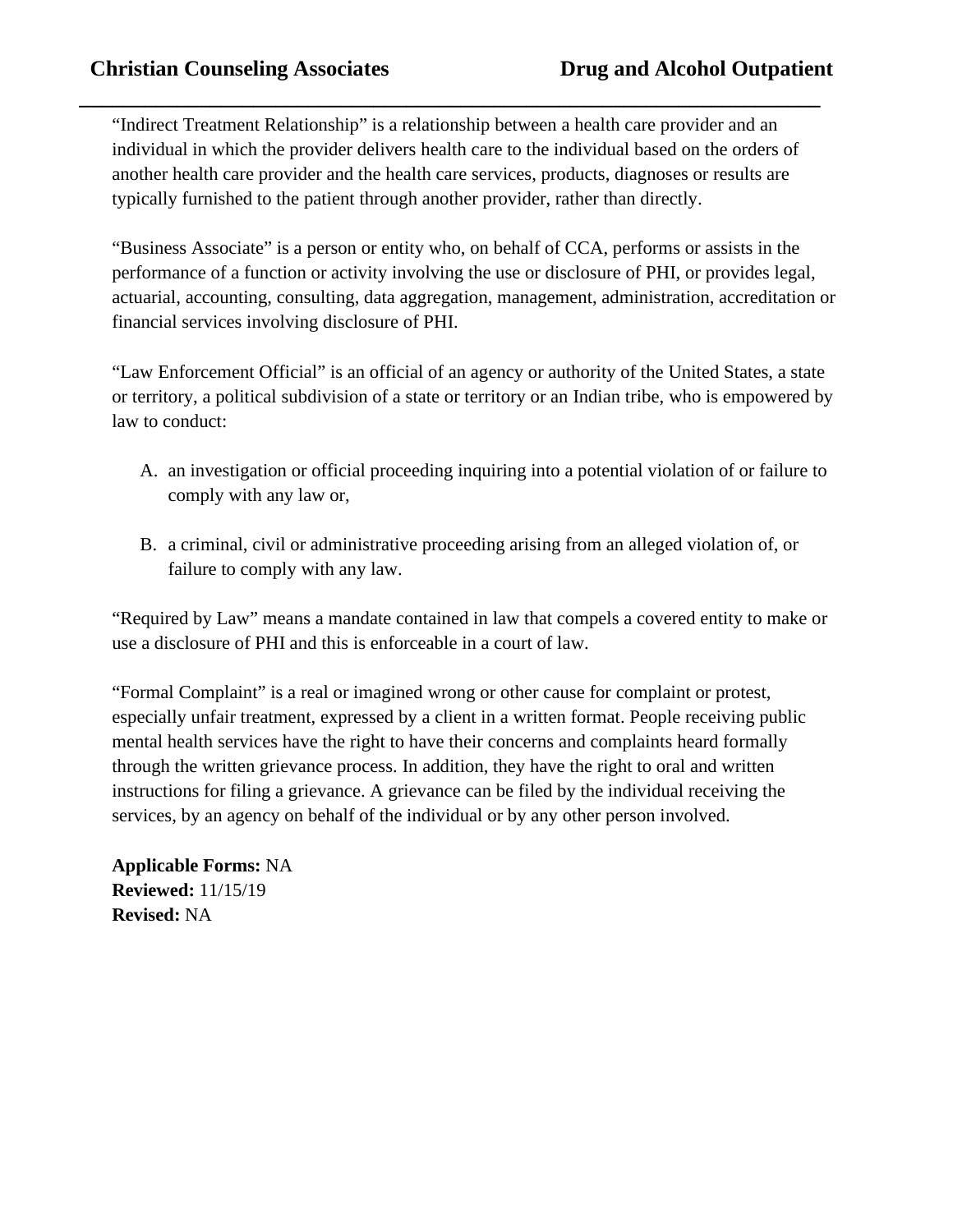**Policy Number: 4-2 Effective Date:** 11/15/19

**Topic:** PHI and HIPAA Practices – General Rules

# **Applicable Standards: 28 PA Code 709.28**

**Policy:** CCA and all agency personnel shall comply with agency, state and federal laws regarding PHI and HIPAA Guidelines.

 **\_\_\_\_\_\_\_\_\_\_\_\_\_\_\_\_\_\_\_\_\_\_\_\_\_\_\_\_\_\_\_\_\_\_\_\_\_\_\_\_\_\_\_\_\_\_\_\_\_\_\_\_\_\_\_\_\_\_\_\_\_\_\_\_\_\_\_\_**

CCA personnel will ensure that all patient medical records are handled in a professional manner which is designed to prevent loss, misfiling, tampering, alteration, destruction, and unauthorized or inadvertent disclosure of any information in the absence of the patient's written consent.

### **Procedures:**

- 1. New personnel shall review all agency policies and procedures regarding confidentiality, privacy practices, and client records within one week from date of hire, and shall address any questions regarding privacy with the Clinical Supervisor.
- 2. New personnel will receive training during onboarding process to ensure that they are proficient in CCA confidentiality policy and procedure.
- 3. CCA clinical staff will receive training at least every 12 month during group clinical supervision regarding confidentiality policy and procedures.
- 4. New personnel shall review and sign a Staff Receipt and Acknowledgement Form which attests CCA's Confidentiality and Privacy Agreement. A copy of the signed agreement shall be maintained in the personnel record. The Staff Receipt and Acknowledgment signed agreement reflects employees agreement with the provisions found below:
	- a. CCA staff is prohibited from using or disclosing PHI except as consented or authorized by the client, or the client's guardian.
	- b. CCA staff shall not convey to a person outside of the CCA DDAP-certified program that a client attends or receives services from the program or disclose any information identifying a client as an alcohol or other drug services client unless the client consents in writing for the release of information, the disclosure is allowed by a court order, or the disclosure is made to a qualified person for a medical emergency, audit or program evaluation purposes.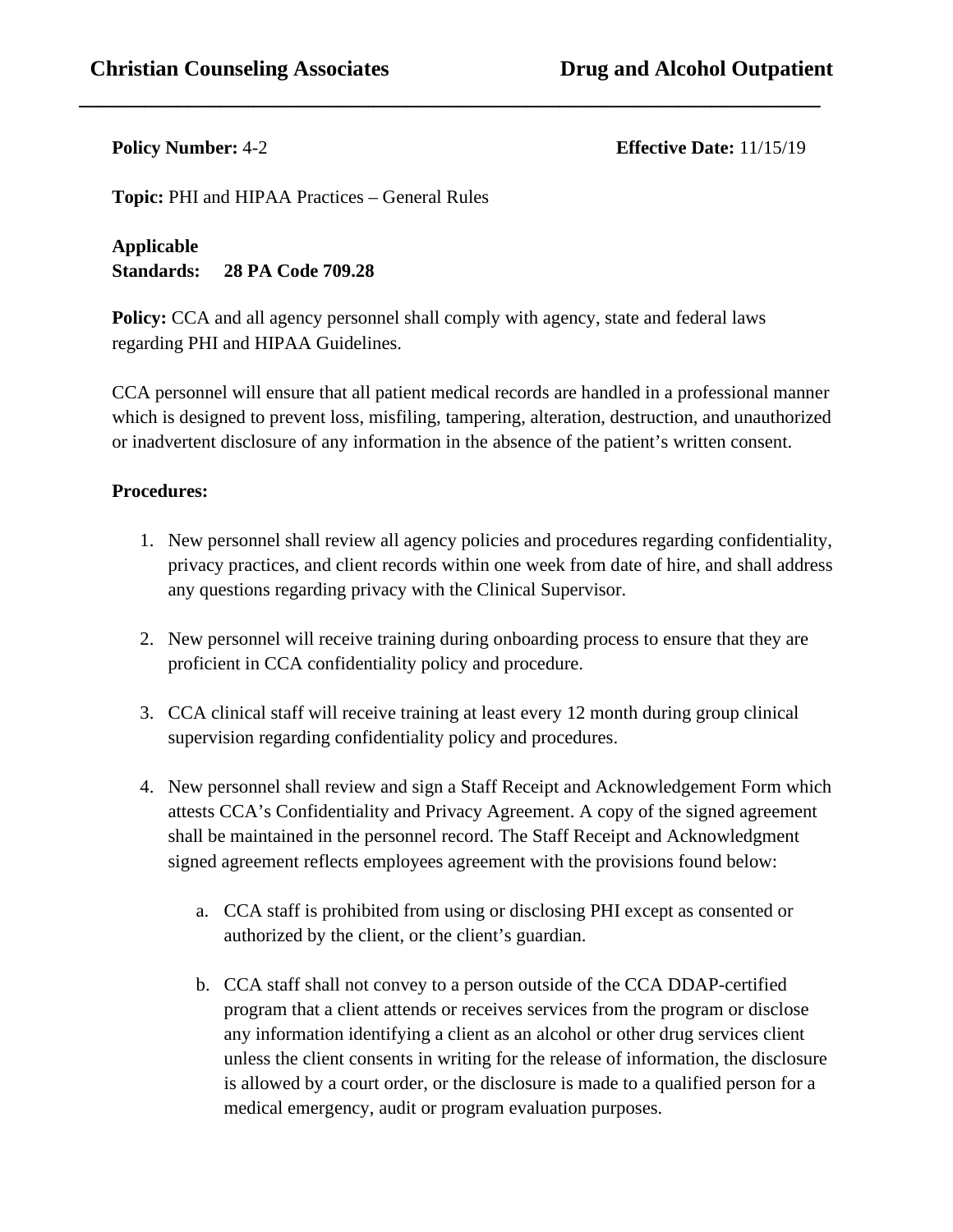c. CCA must obtain a general consent from the client, or guardian in order to use or disclose PHI about the client for treatment, payment and health care operations.

 **\_\_\_\_\_\_\_\_\_\_\_\_\_\_\_\_\_\_\_\_\_\_\_\_\_\_\_\_\_\_\_\_\_\_\_\_\_\_\_\_\_\_\_\_\_\_\_\_\_\_\_\_\_\_\_\_\_\_\_\_\_\_\_\_\_\_\_\_**

- d. CCA can disclose PHI to the client, or representative of the client (i.e. a parent, or legal guardian), without any condition.
- e. CCA can disclose PHI for purposes other than payment, treatment and health care operations only if it obtains a written authorization from the client.
- f. CCA must disclose PHI in two instances: when requested by the client and when requested by a health oversight agency, such as Medicaid, for compliance and enforcement purposes.
- g. CCA must make all reasonable efforts not to use or disclose more than the minimum amount of PHI necessary to accomplish the intended purpose of the use or disclosure. This is known as minimum necessary disclosure (see Policy 4-12).
- h. Federal laws and regulations do not protect any threat to commit a crime against CCA or its personnel, or any information about a crime committed by a client either at the agency or program or against any person who works for the agency or program.
- i. Federal laws and regulations do not protect any information about known or suspected child abuse or neglect from being reported under state law to appropriate state or local authorities. If a CCA clinician knows or suspects the occurrence of abuse or neglect involving an individual under age 18 years, involving an individual under 21 years who is developmentally disabled, or physically impaired, or involving an adult who is elderly, developmentally disabled or physically impaired, the clinician will report that information to the public children services agency or adult service agency in the county in which the child or adult resides or in which the abuse or neglect has occurred.
- j. When another entity requests the release of PHI of a client through an authorization, CCA must verify the identity and authority of the person requesting the PHI. This may include a known place of business, address, phone or fax number as well as a known human being. The authorization must be valid (see Policy 4-8).